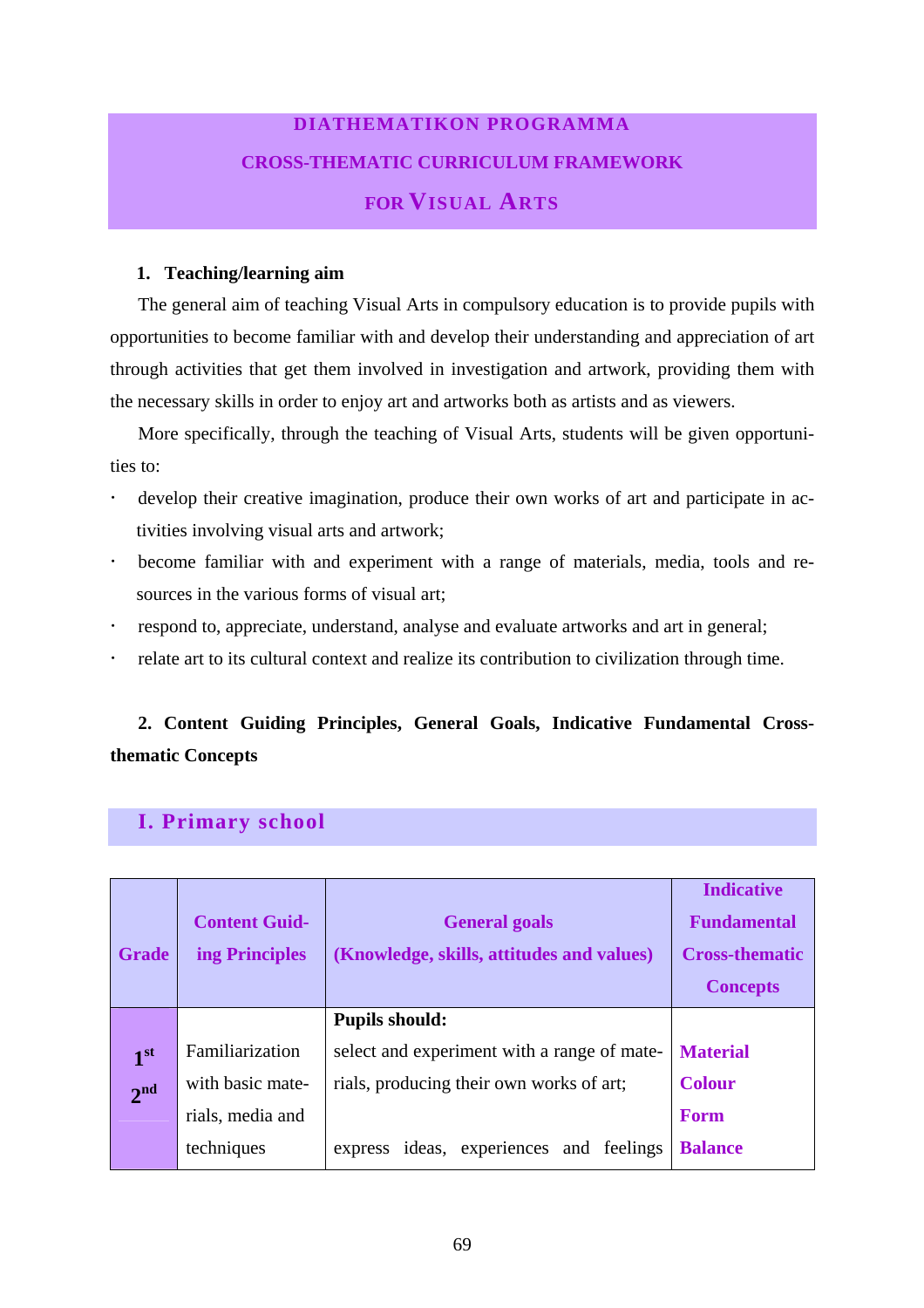|                            |                  | through their own works of art;                | <b>Idea</b>         |
|----------------------------|------------------|------------------------------------------------|---------------------|
|                            | Simple visual    |                                                | <b>Culture</b>      |
|                            | elements         | acquire knowledge and information related      | <b>Tradition</b>    |
|                            |                  | to visual arts;                                | <b>Space</b>        |
|                            | Different forms  |                                                | <b>Time</b>         |
|                            | of Visual Arts   | develop an awareness of the significance of    | <b>Communica-</b>   |
|                            |                  | art as a means of personal expression;         | tion                |
|                            | Works of art     |                                                | <b>Similarity-</b>  |
|                            |                  | develop the ability to use art vocabulary to   | <b>Difference</b>   |
|                            | Introduction to  | express thoughts, opinions and feelings        |                     |
|                            | aesthetics       | about works of art;                            |                     |
|                            |                  |                                                |                     |
|                            |                  | make cross-thematic links with other cur-      |                     |
|                            |                  | riculum subjects;                              |                     |
|                            |                  |                                                |                     |
|                            |                  | develop an appreciation for and understand-    |                     |
|                            |                  | ing of art and be stimulated to participate in |                     |
|                            |                  | artistic activities, eg art exhibitions, con-  |                     |
|                            |                  | tests, etc;                                    |                     |
|                            |                  |                                                |                     |
|                            |                  | be informed about professions related to       |                     |
|                            |                  | visual arts.                                   |                     |
| $3^{\overline{\text{rd}}}$ | Familiarization  | experiment with materials, tools and tech-     | <b>Material</b>     |
| 4 <sup>th</sup>            | with basic mate- | niques in order to produce works of art and    | <b>Colour</b>       |
|                            | rials, media and | acquire skills;                                | <b>Form</b>         |
|                            | techniques       |                                                | <b>Structure</b>    |
|                            |                  | develop the ability to explore and express     | <b>Movement</b>     |
|                            | Visual elements  | ideas and feelings as their work progresses;   | <b>Volume-Space</b> |
|                            |                  |                                                | <b>Synthesis-</b>   |
|                            | Subject-content  | develop an awareness of the fact that works    | <b>Balance</b>      |
|                            |                  | of art express views, values and ideas of      | <b>Rhythm</b>       |
|                            | Different forms  | their culture and of other cultures;           | <b>Idea</b>         |
|                            | of Visual Arts   |                                                | <b>Culture</b>      |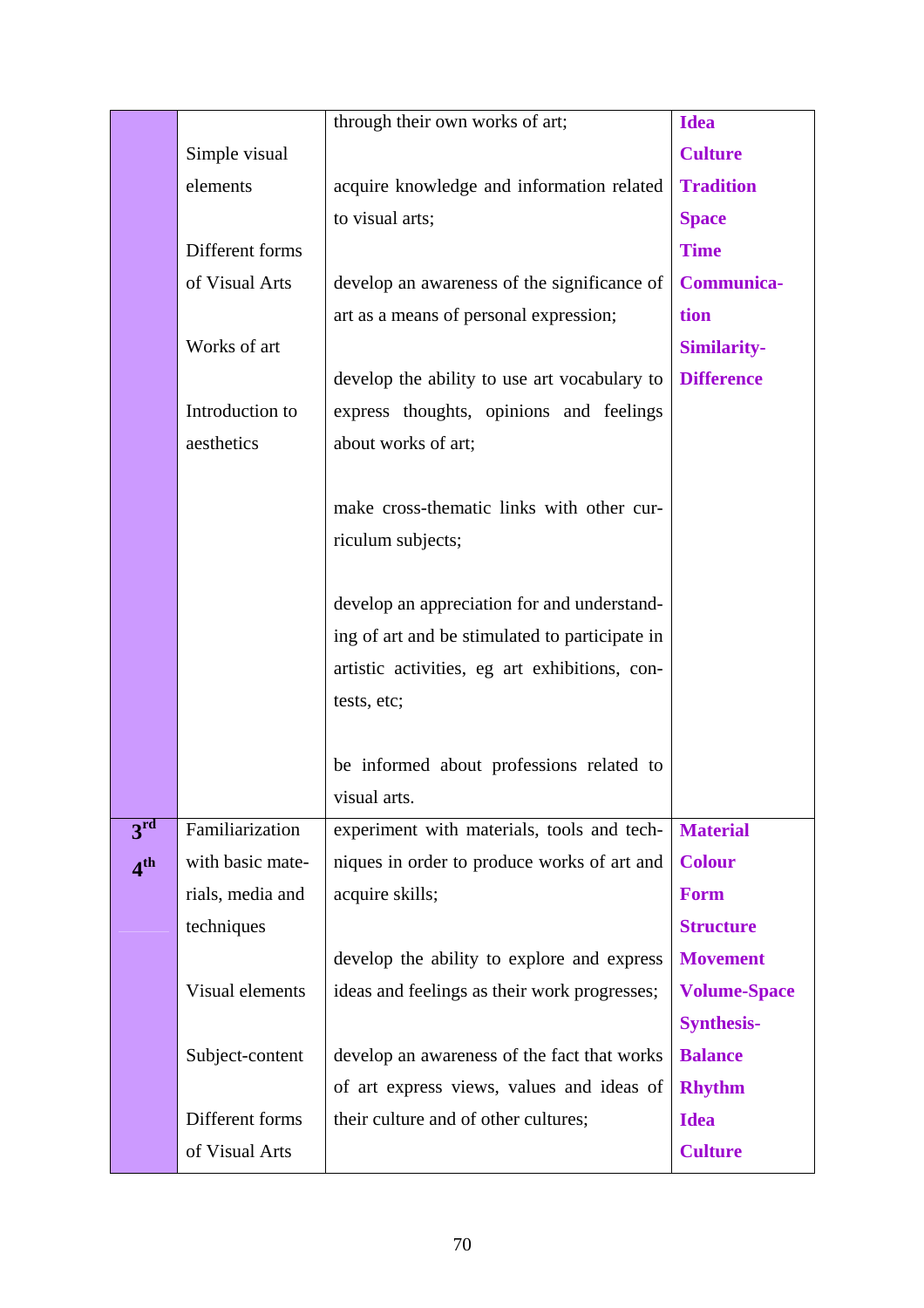|                      | Introduction to     | develop the ability to gather resources and     | <b>Tradition</b>    |
|----------------------|---------------------|-------------------------------------------------|---------------------|
|                      | aesthetic values    | information, using them to create initially     | <b>Time</b>         |
|                      |                     | simple and later more sophisticated works       | <b>Change</b>       |
|                      |                     | of art;                                         | <b>Communica-</b>   |
|                      |                     |                                                 | tion                |
|                      |                     | develop the ability to recognize content,       | <b>Interaction</b>  |
|                      |                     | form and style of works of art.                 | <b>Similarity-</b>  |
|                      |                     |                                                 | <b>Difference</b>   |
|                      |                     | develop the ability to make cross-thematic      |                     |
|                      |                     | links with other curriculum subjects;           |                     |
|                      |                     |                                                 |                     |
|                      |                     | develop the ability to recognize visual ele-    |                     |
|                      |                     | ments and be able to interpret them in later    |                     |
|                      |                     | stages;                                         |                     |
|                      |                     |                                                 |                     |
|                      |                     | develop the ability to demonstrate their ar-    |                     |
|                      |                     | tistic skills by taking part in individual and  |                     |
|                      |                     | group art exhibitions;                          |                     |
|                      |                     |                                                 |                     |
|                      |                     | be informed about professions and respec-       |                     |
|                      |                     | tive job qualifications related to visual arts. |                     |
| $\mathbf{r}$ th<br>⊃ | Familiarization     | develop the ability to use a range of materi-   | <b>Material</b>     |
| 6 <sup>th</sup>      | with simple ma-     | als, tools and techniques successfully;         | <b>Colour</b>       |
|                      | terials, tools, and |                                                 | <b>Form</b>         |
|                      | techniques          | develop the ability to use and produce two      | <b>Structure</b>    |
|                      |                     | and three-dimensional images and, in later      | Movement-           |
|                      | Visual elements     | stages, use symbols to express ideas, emo-      | <b>Volume-Space</b> |
|                      |                     | tions and experiences;                          | <b>Depth</b>        |
|                      | Subject-content-    |                                                 | <b>Synthesis-</b>   |
|                      | meaning             | develop the ability to recognize forms and      | <b>Balance</b>      |
|                      |                     | visual elements that represent ideas, values    | <b>Rhythm</b>       |
|                      | Different types     | and beliefs in the artworks of different cul-   | <b>Idea</b>         |
|                      | of Visual Arts      | tures;                                          | <b>Culture</b>      |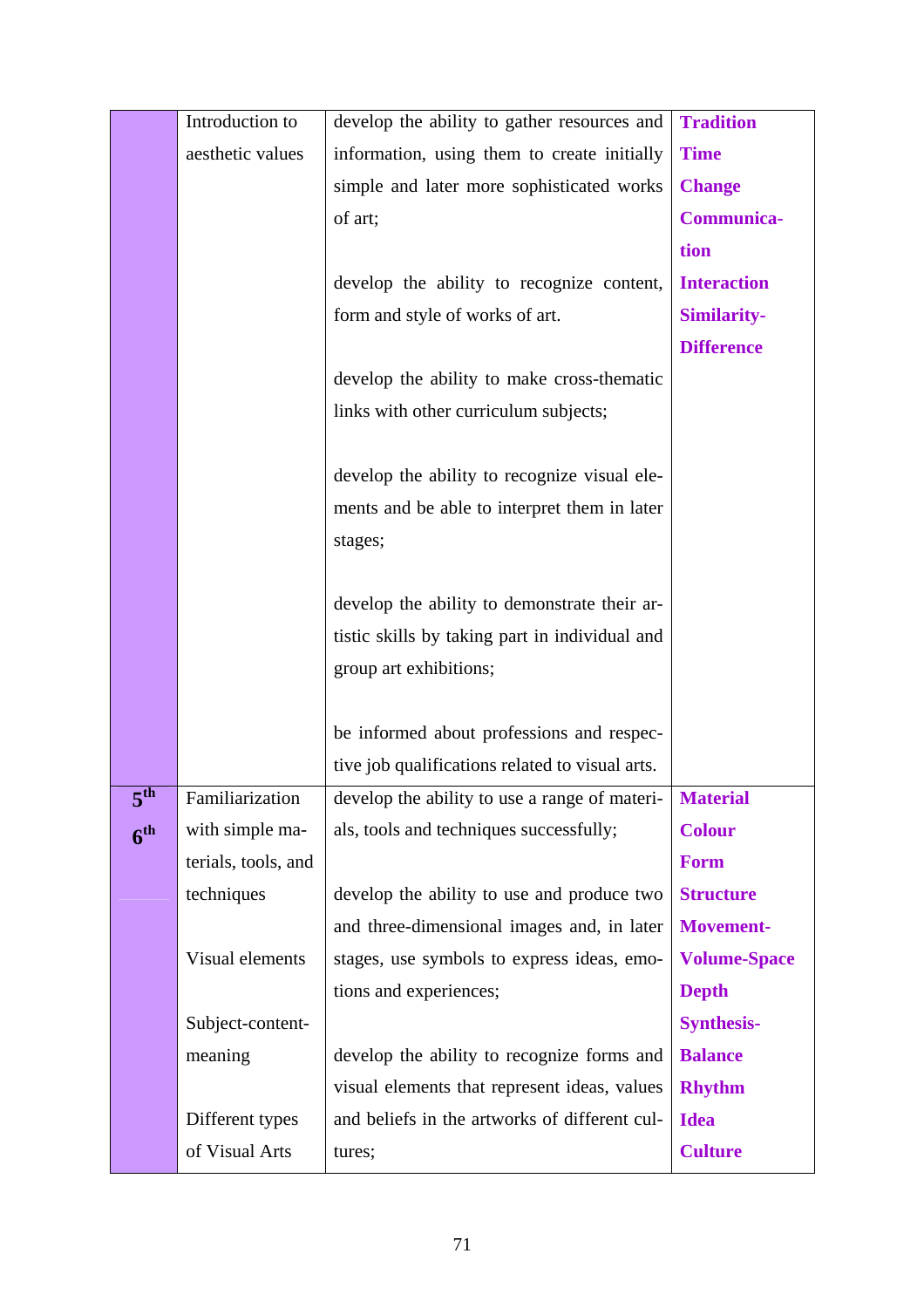|                   |                                                | <b>Tradition</b>   |
|-------------------|------------------------------------------------|--------------------|
| History of Art-   | develop the ability to gather information      | <b>Time</b>        |
| Artists           | and modify it accordingly in order to apply    | <b>Change</b>      |
|                   | it to their own work;                          | <b>Evolution-</b>  |
| Introduction to   | develop the ability to comment on the art-     | <b>Communica-</b>  |
| aesthetic evalua- | ists' intentions and talk about artistic meth- | tion               |
| tion and analysis | ods and concepts;                              | <b>Interaction</b> |
| of a work of art  | develop the ability to express, interpret, and | <b>Dependence</b>  |
|                   | evaluate artistic choices regarding content    | <b>Message</b>     |
|                   | structure and style;                           | <b>Symbol</b>      |
|                   |                                                | <b>Similarity-</b> |
|                   | make cross-thematic links with other cur-      | <b>Difference</b>  |
|                   | riculum subjects;                              |                    |
|                   |                                                |                    |
|                   | take part in sophisticated artistic activi-    |                    |
|                   | ties/tasks;                                    |                    |
|                   |                                                |                    |
|                   | develop the ability to use their knowledge     |                    |
|                   | of visual arts to solve problems related to    |                    |
|                   | other curriculum subjects;                     |                    |
|                   |                                                |                    |
|                   | develop an understanding of various voca-      |                    |
|                   | tions related to visual arts (artists, crafts- |                    |
|                   | people, designers) comparing methods, me-      |                    |
|                   | dia and works of art, and in later stages,     |                    |
|                   | being able to identify the specific qualifica- |                    |
|                   | tions required in each vocational field;       |                    |
|                   |                                                |                    |
|                   | additionally, 6 <sup>th</sup> graders should:  |                    |
|                   | develop an awareness and understanding of      |                    |
|                   | how art is related to its historical context;  |                    |
|                   |                                                |                    |
|                   | develop an awareness of the diversity of       |                    |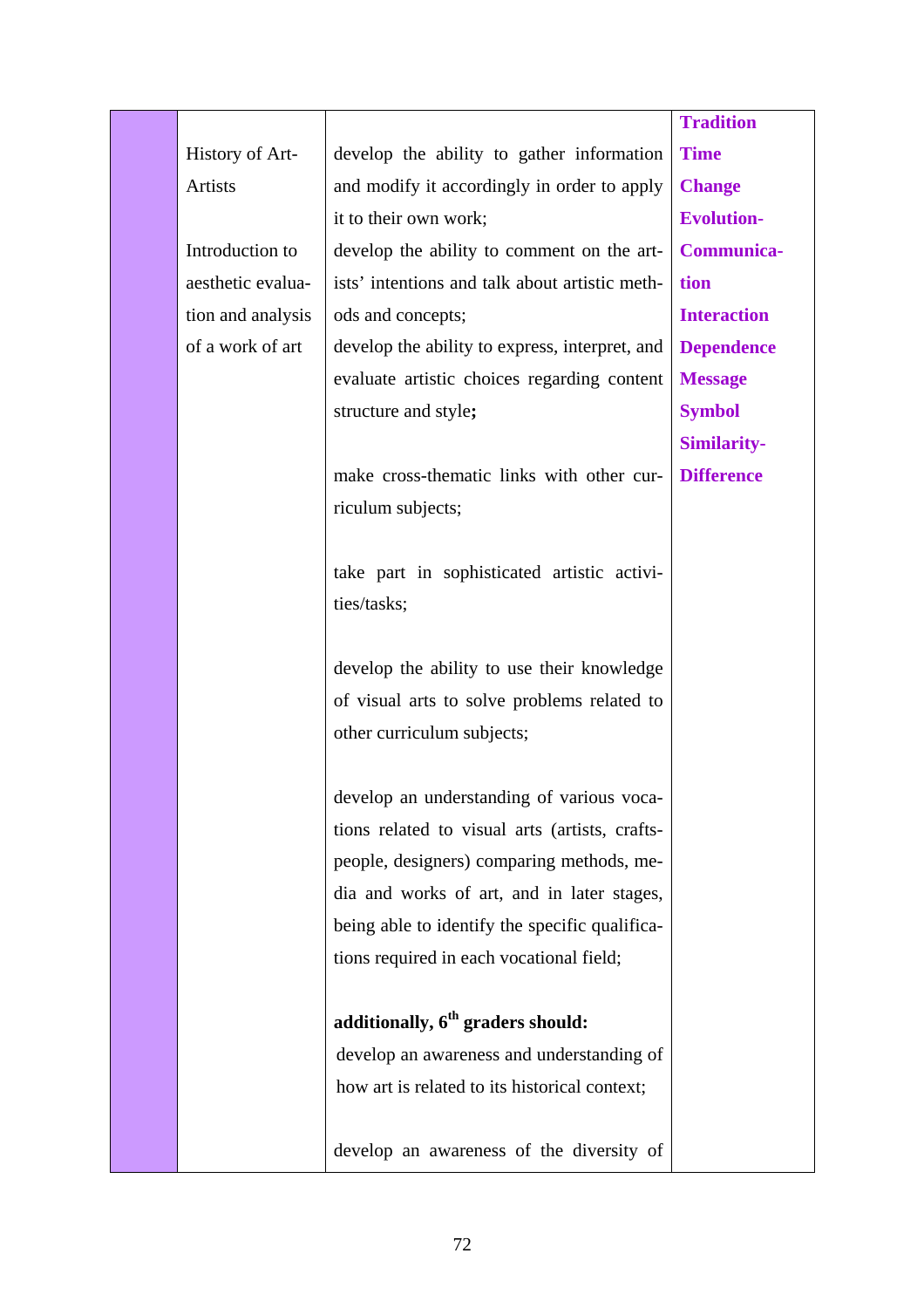|  | viewpoints and suggested solutions regard-     |  |
|--|------------------------------------------------|--|
|  | ing artistic issues;                           |  |
|  |                                                |  |
|  | develop the ability to evaluate their own      |  |
|  | ideas, skills and artworks and, in later       |  |
|  | stages, evaluate easily accessible works of    |  |
|  | art;                                           |  |
|  |                                                |  |
|  | develop the ability to use and process in-     |  |
|  | formation regarding artists, their intentions, |  |
|  | and the social context of easily accessible    |  |
|  | works of art;                                  |  |
|  |                                                |  |
|  | develop an awareness of the role and im-       |  |
|  | portance of art in different cultures;         |  |
|  |                                                |  |
|  | develop the ability to recognize different     |  |
|  | styles and art movements in the history of     |  |
|  | art;                                           |  |
|  |                                                |  |
|  | acquire knowledge of professions related to    |  |
|  | visual arts through personal contact with      |  |
|  | artists.                                       |  |

# **II. Junior High school**

| Grade           | <b>Content Guiding</b><br><b>Principles</b> | <b>General Goals</b><br>(Knowledge, skills, attitudes and values) | <b>Indicative</b><br><b>Fundamental</b><br><b>Cross-thematic</b><br>concepts |
|-----------------|---------------------------------------------|-------------------------------------------------------------------|------------------------------------------------------------------------------|
| 1 <sup>st</sup> | Familiarisation                             | <b>Pupils should:</b><br>develop control of tools and techniques; | <b>Material</b>                                                              |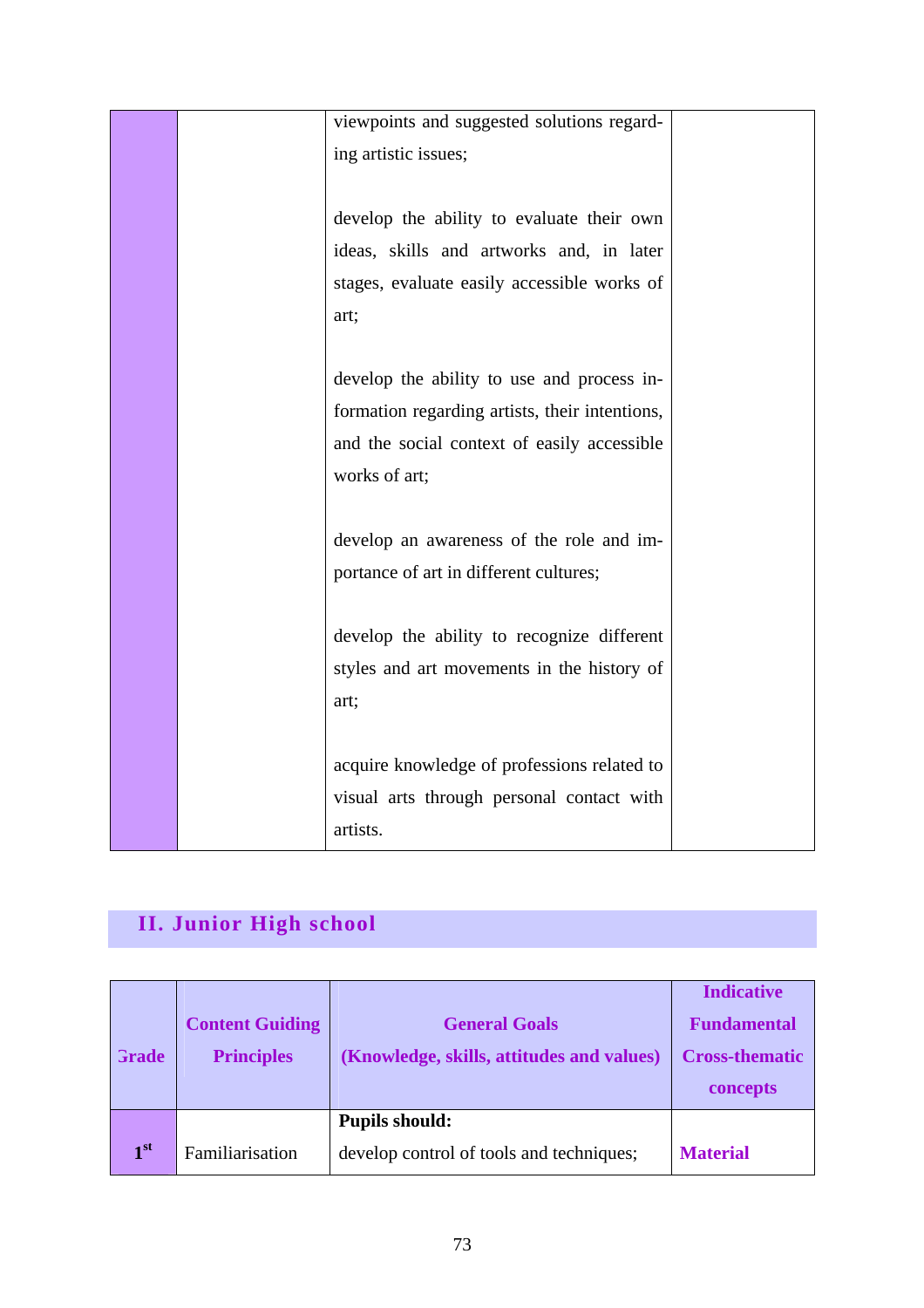| with basic materi- | develop an awareness of how art is related    | <b>Colour</b>         |
|--------------------|-----------------------------------------------|-----------------------|
| als, media and     | to its historical and social context;         | <b>Form</b>           |
| techniques         |                                               | <b>Structure</b>      |
|                    | develop visual literacy and perception of     | Movement-             |
| Visual elements    | space, structure, movement, colour and        | <b>Dynamics</b>       |
|                    | light in works of art;                        | <b>Volume-Space-</b>  |
| Subject-content-   |                                               | <b>Depth</b>          |
| meaning            | use symbols to express ideas, feelings and    | <b>Synthesis-</b>     |
|                    | values;                                       | <b>Balance</b>        |
| Forms of Visual    |                                               | <b>Organization</b>   |
| Arts               | recognize the impact of various cultural      | <b>Rhythm</b>         |
|                    | elements on art and be able to incorporate    | <b>Idea</b>           |
| Arts History-      | such elements in their own artwork;           | <b>Culture</b>        |
| Artists            |                                               | <b>Tradition</b>      |
|                    | refine their work through their contact with  | <b>Time</b>           |
|                    | the works of other artists and art exhibi-    | <b>Change</b>         |
| Aesthetics-        | tions;                                        | <b>Evolution</b>      |
| evaluation- analy- |                                               | <b>Communica-</b>     |
| sis of a work of   | apply their knowledge of the History of       | tion                  |
| art                | Art as well as information from other         | <b>Interaction</b>    |
|                    | sources to their own work;                    | <b>Dependence</b>     |
|                    |                                               | <b>Code</b>           |
|                    | appreciate and evaluate works of art and      | <b>Message</b>        |
|                    | their aesthetic and social impact;            | <b>Symbol</b>         |
|                    |                                               | <b>Similarity-</b>    |
|                    | realize that an artist expresses certain be-  | <b>Difference</b>     |
|                    | liefs and values;                             | <b>Crosscultural-</b> |
|                    |                                               | ism                   |
|                    | analyze a range of artistic styles, including | <b>Aesthetics</b>     |
|                    | those in children's work;                     |                       |
|                    |                                               |                       |
|                    |                                               |                       |
|                    | make cross-curricular links with other cur-   |                       |
|                    |                                               |                       |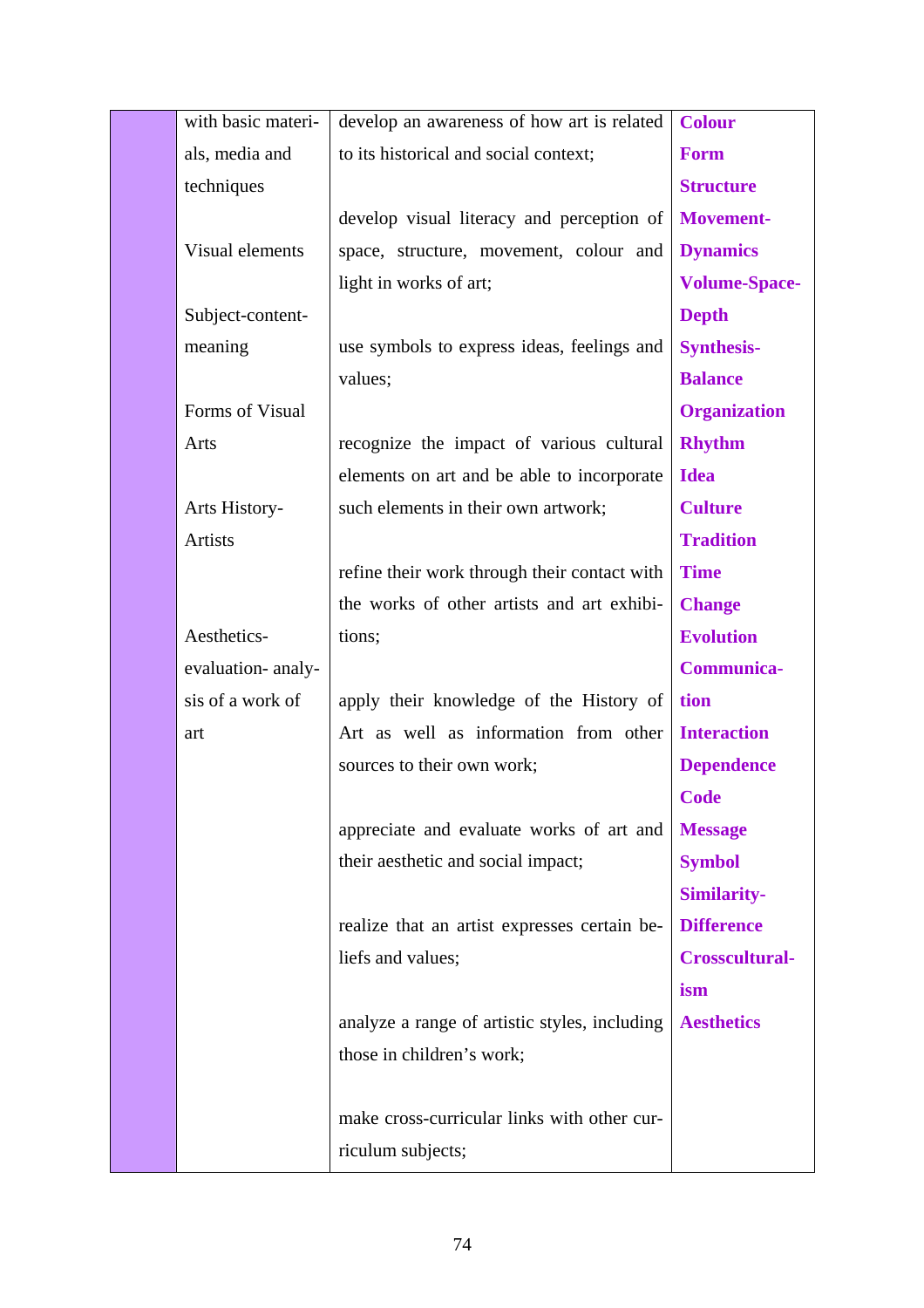|                 |                       | recognize the aesthetic dimension of ob-      |                      |
|-----------------|-----------------------|-----------------------------------------------|----------------------|
|                 |                       | jects and their surroundings;                 |                      |
|                 |                       |                                               |                      |
|                 |                       | think of alternative solutions to an artistic |                      |
|                 |                       | problem;                                      |                      |
|                 |                       |                                               |                      |
|                 |                       | evaluate the artist's social and cultural ac- |                      |
|                 |                       | countability.                                 |                      |
| 2 <sup>nd</sup> | Materials - tools -   | refine their use of a range of tools and      | <b>Material</b>      |
|                 | techniques            | techniques;                                   | <b>Color</b>         |
|                 |                       |                                               | <b>Form</b>          |
|                 | Visual elements       | identify and use a wide range of visual       | <b>Structure</b>     |
|                 |                       | elements;                                     | <b>Movement</b>      |
|                 | Subject-content-      |                                               | <b>Dynamics -</b>    |
|                 | meaning               | apply knowledge of Art History as well as     | <b>Intensity</b>     |
|                 |                       | experience of individual works of art to      | <b>Volume-Space-</b> |
|                 | Forms of Visual       | create their own works of art;                | <b>Depth</b>         |
|                 | and Applied Arts      |                                               | <b>Synthesis-</b>    |
|                 |                       | recognize the influence of different cul-     | <b>Balance-</b>      |
|                 | Arts History-         | tures on art;                                 | <b>Organization</b>  |
|                 | <b>Styles-Artists</b> |                                               | <b>Rhythm</b>        |
|                 |                       | apply knowledge and experience from vis-      | <b>Idea</b>          |
|                 | Aesthetics-           | its to museums and art exhibitions to refine  | <b>Culture</b>       |
|                 | evaluation- analy-    | their own work;                               | <b>Tradition</b>     |
|                 | sis of a work of      |                                               | <b>Time</b>          |
|                 | art                   | recognize that art satisfies aesthetic needs; | <b>Change</b>        |
|                 |                       |                                               | <b>Evolution</b>     |
|                 |                       | analyse and evaluate various artistic styles  | <b>Communica-</b>    |
|                 |                       | and traditions using social, political, psy-  | tion                 |
|                 |                       | chological and historic evidence;             | <b>Interaction</b>   |
|                 |                       |                                               | <b>Dependence</b>    |
|                 |                       | recognize the skills and qualifications re-   | <b>Code</b>          |
|                 |                       | quired in various art professions including   | <b>Message</b>       |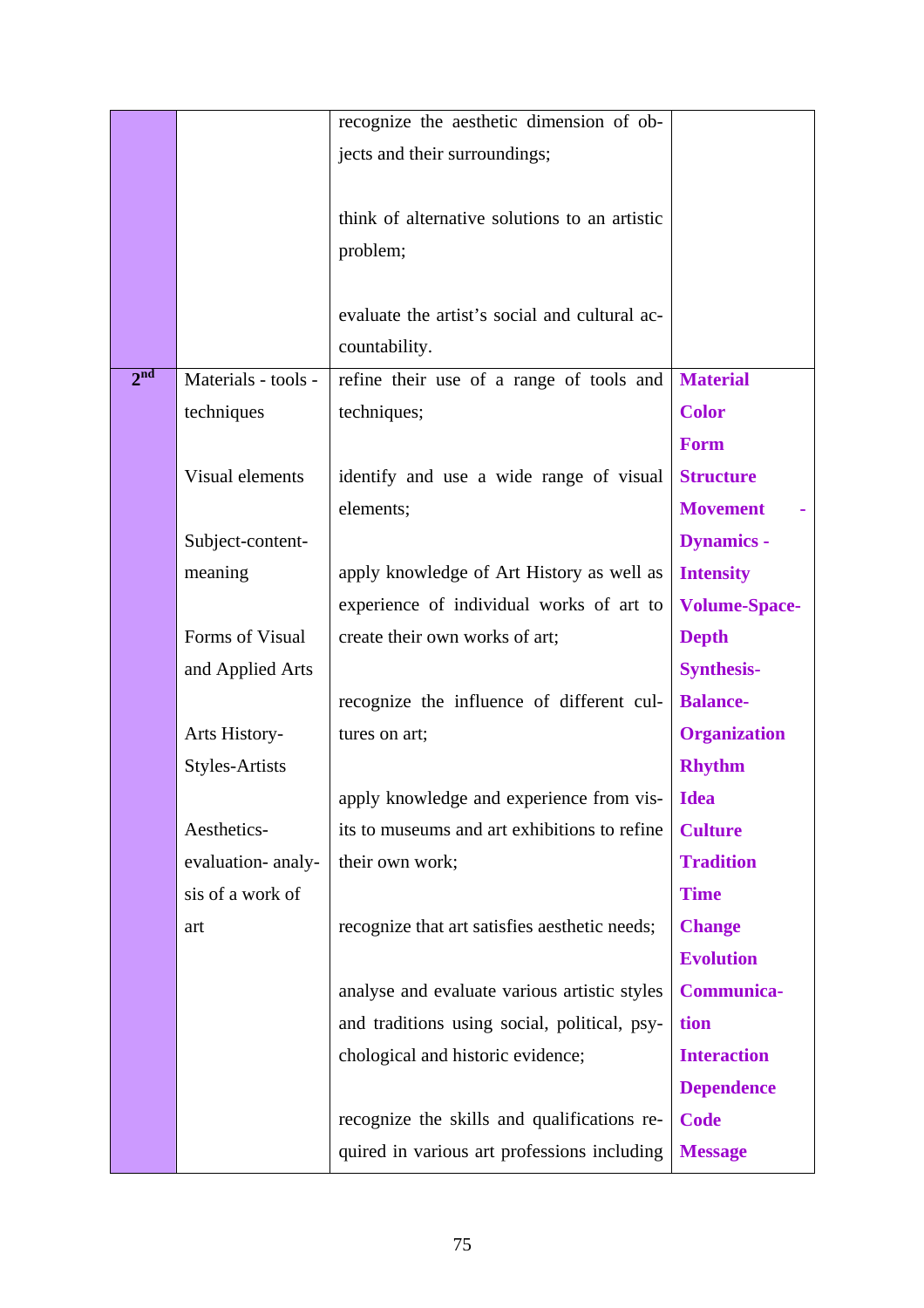|                 |                         | those of Applied Arts;                        | <b>Similarity-</b>    |
|-----------------|-------------------------|-----------------------------------------------|-----------------------|
|                 |                         |                                               | <b>Difference</b>     |
|                 |                         | think of alternative solutions to an artistic | <b>Crosscultural-</b> |
|                 |                         | problem;                                      | ism                   |
|                 |                         |                                               | <b>Aesthetics</b>     |
|                 |                         | recognize the artist's multiple contribution  |                       |
|                 |                         | to society.                                   |                       |
| 3 <sup>rd</sup> | Sophisticated ma-       | experiment with and select from visual and    | <b>Depth</b>          |
|                 | terials, tools and      | other materials in order to develop their     | <b>Synthesis-</b>     |
|                 | techniques              | ideas;                                        | <b>Balance-</b>       |
|                 |                         |                                               | <b>Organization</b>   |
|                 | Visual elements         | use a variety of techniques;                  | <b>Rhythm</b>         |
|                 |                         |                                               | <b>Idea</b>           |
|                 | Subject-content-        | express ideas and emotions in a range of      | <b>Culture</b>        |
|                 | meaning                 | media from different applied arts;            | <b>Tradition</b>      |
|                 |                         |                                               | <b>Time</b>           |
|                 | <b>Branches of Vis-</b> | comment on the aesthetic dimension in ap-     | <b>Change</b>         |
|                 | ual and Applied         | plied arts;                                   | <b>Evolution</b>      |
|                 | Arts                    |                                               | <b>Communica-</b>     |
|                 |                         | produce a series of works of art under a      | tion                  |
|                 | History of Art and      | common theme and from the same per-           | <b>Interaction</b>    |
|                 | Culture,                | spective;                                     | <b>Dependence</b>     |
|                 | <b>Styles-Artists</b>   |                                               | <b>Code</b>           |
|                 |                         | compare different styles;                     | <b>Message</b>        |
|                 | Aesthetics-             |                                               | <b>Symbol</b>         |
|                 | Responding to,          | recognize the historical context in art-      | <b>Similarity-</b>    |
|                 | evaluation, Art         | works;                                        | <b>Difference</b>     |
|                 | Theory $-$ Analy-       |                                               | <b>Interculture</b>   |
|                 | sis of a work of        | use art vocabulary to comment on two-         | <b>Aesthetics</b>     |
|                 | art                     | dimensional and three-dimensional works       | <b>Style</b>          |
|                 |                         | of art;                                       |                       |
|                 |                         |                                               |                       |
|                 |                         | participate in discussions about art and      |                       |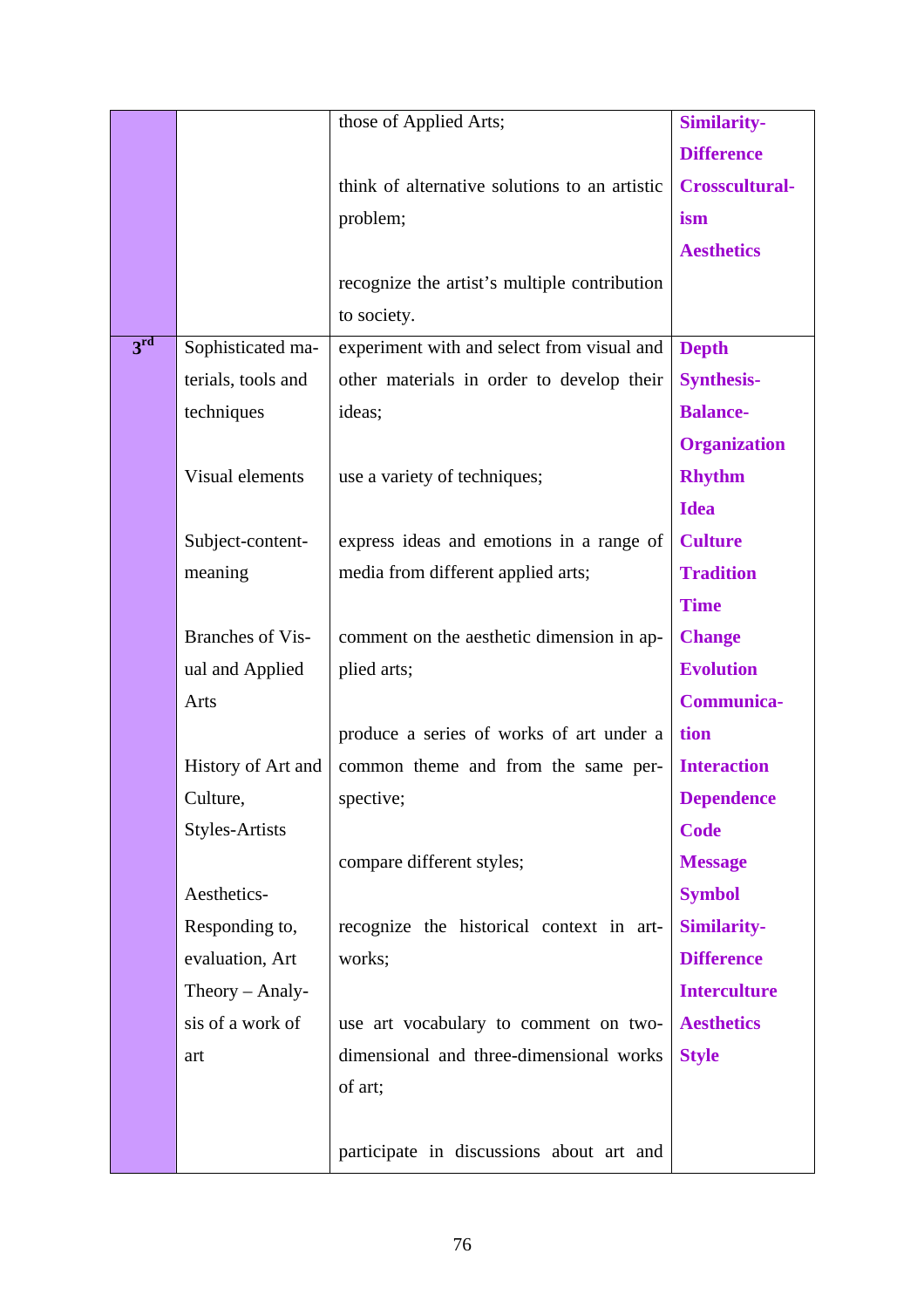|  | state their arguments;                                                                                                  |  |
|--|-------------------------------------------------------------------------------------------------------------------------|--|
|  | organize and take part in art exhibitions;                                                                              |  |
|  | come into contact with works of art from                                                                                |  |
|  | different cultures and be able to recognize<br>their distinct characteristics;                                          |  |
|  | relate art to its social and cultural context;                                                                          |  |
|  | distinguish between Fine and Applied Arts<br>creations;                                                                 |  |
|  | use commercial products, folk culture,<br>mass media technology and various visual<br>images as sources of inspiration; |  |
|  | use art vocabulary to analyse, interpret and<br>evaluate form and meaning of artwork;                                   |  |
|  | recognize the cross-curricular links be-<br>tween all forms of Fine Arts;                                               |  |
|  | understand techniques and methods used in<br>visual arts;                                                               |  |
|  | realize the importance of art as an essential<br>human experience;                                                      |  |
|  | be encouraged to integrate art into their<br>daily routine;                                                             |  |
|  | become aware of the fact that knowledge                                                                                 |  |